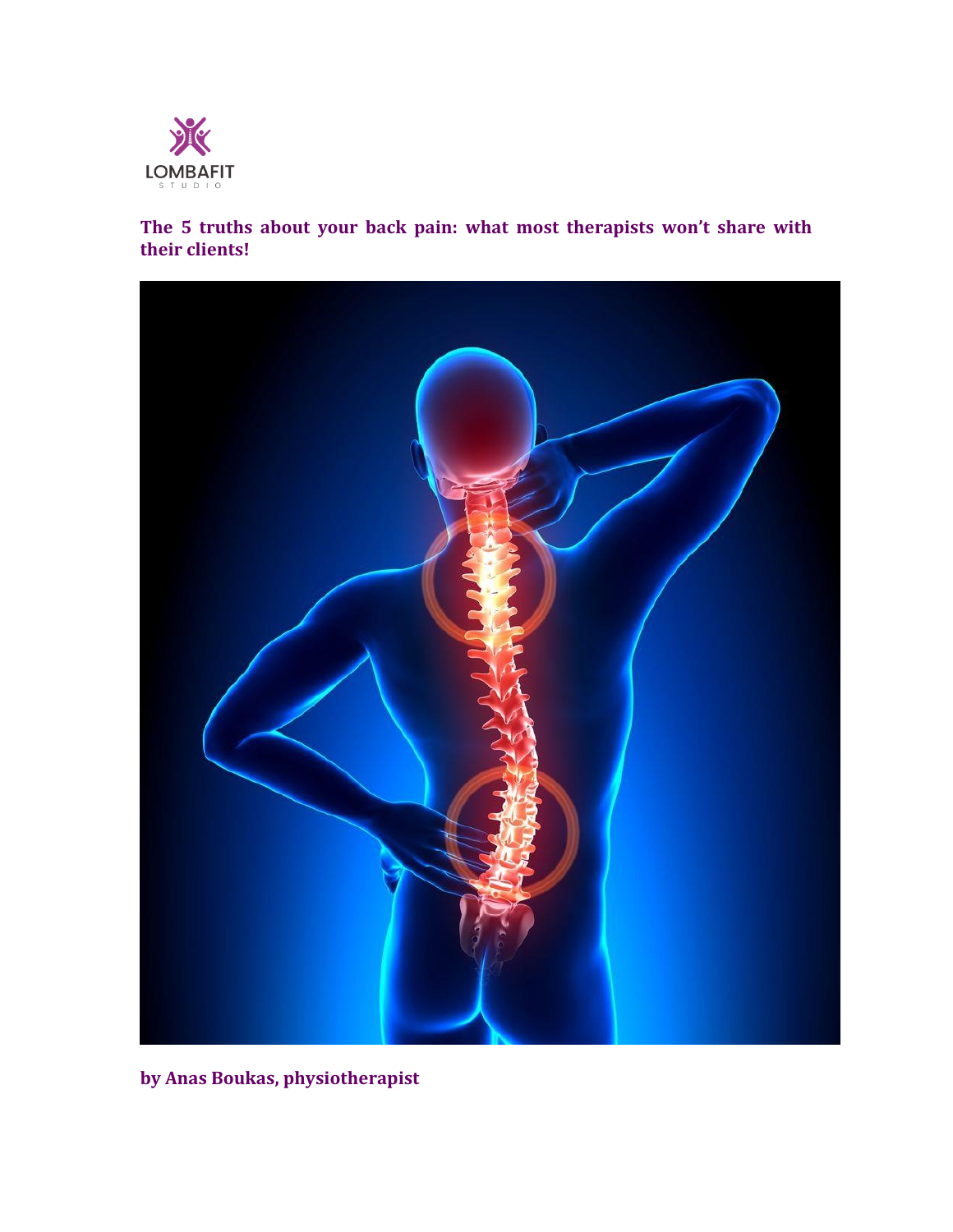# **Content**

| 1. The limits of "hands-on" treatments: the "magic" hands of your therapist are |  |
|---------------------------------------------------------------------------------|--|
|                                                                                 |  |
|                                                                                 |  |
|                                                                                 |  |
|                                                                                 |  |
|                                                                                 |  |
|                                                                                 |  |
|                                                                                 |  |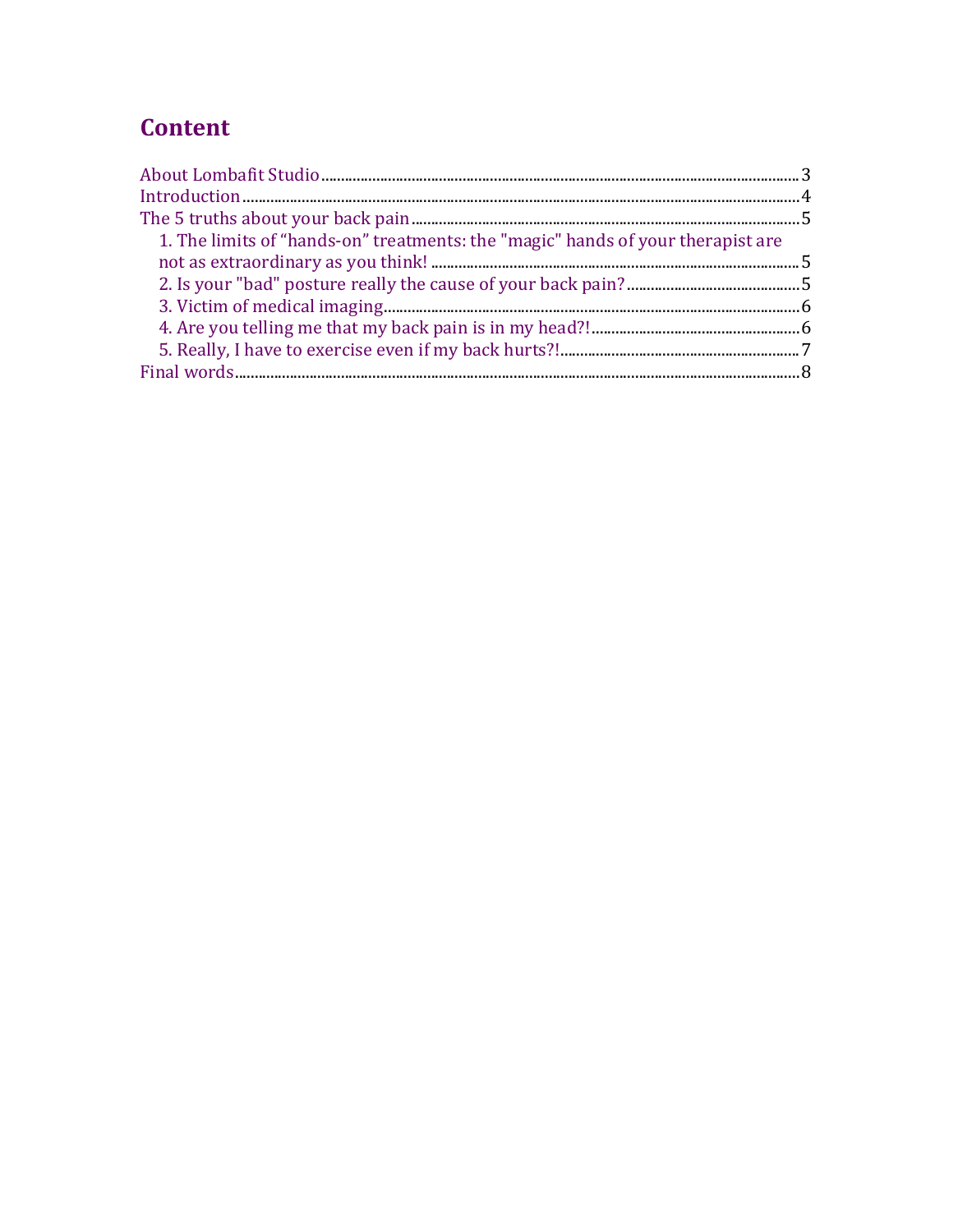## **About Lombafit Studio**

Lombafit Studio was created exclusively to help people with back problems who want to stay active. Our physiotherapists use their expertise and experience to help those living with back pain to reduce their symptoms, prevent recurrence of injury and improve their general fitness.

As health professionals, we are aware of how confusing it can be for patients to make the right decisions about their health. It may even be that the solutions undertaken so far have not been that convincing, or simply not effective enough in the long run! This is exactly why we are focusing on scientifically proven methods as well as the ongoing education of our clients.

All classes are conducted in small groups and are led by a certified physiotherapist. Despite the group environment, your therapist will be able to adapt the exercises to personalize them to your needs. This treatment model allows you to benefit from the expertise of a physiotherapist and the motivation provided by the group... not to mention the reduced cost of working with a physiotherapist in comparison with individual sessions!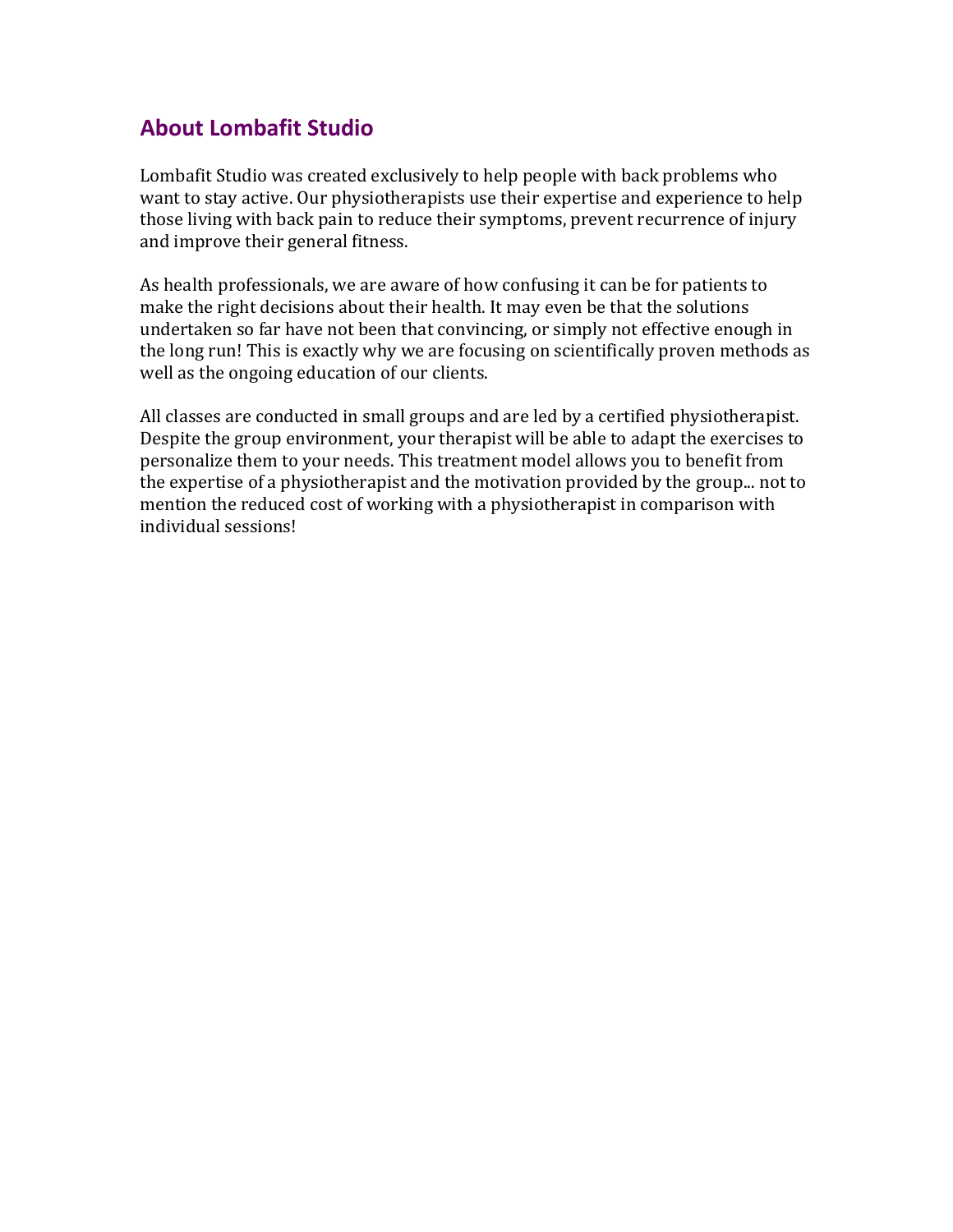### **Introduction**

If you've made the effort to get this ebook today, it is certainly because you suffer or have already suffered in the past- from low back pain.

My name is Anas Boukas and I am a physiotherapist. In recent years, I have been working with thousands of individuals with back problems in several countries. Despite the different infrastructures, lifestyles and cultures, there is something that never changes; the vast majority of the population lives with back pain and it's affecting their quality of life! Everywhere, I heard the same story. Everywhere, my clients were complaining of back pain that were previously relatively under control until they experience flare ups. As the pain becomes more debilitating and affects the daily activities, several clients decide to speak to their doctor. Unfortunately, the proposed solutions are not attractive, and sometimes even disappointing. Rest?... you've already tried, but it did not seem to work. Medication?... yes, it works sometimes, but you don't want to create dependence. Injections or surgery?... thanks, but no thanks!

If you got yourself this ebook, it is also because you're probably starting to worry about the future. You do not want to lose your mobility or independence, and you want to stay fit and healthy for as long as possible. Know that your willingness to educate yourself by seeking quality information is an excellent starting point! Indeed, the majority of websites about back pain convey false information on the topic. Most of the time, it's because they are made by alleged "experts" who are looking to sell a product. This has always made me angry because instead of helping, this information often confuses my clients more than anything, which leads to more anxiety and fear. As a certified physiotherapist who specializes in the treatment of back pain, you must know that the information I am sharing with you today is supported by medical research and tested on thousands of clients.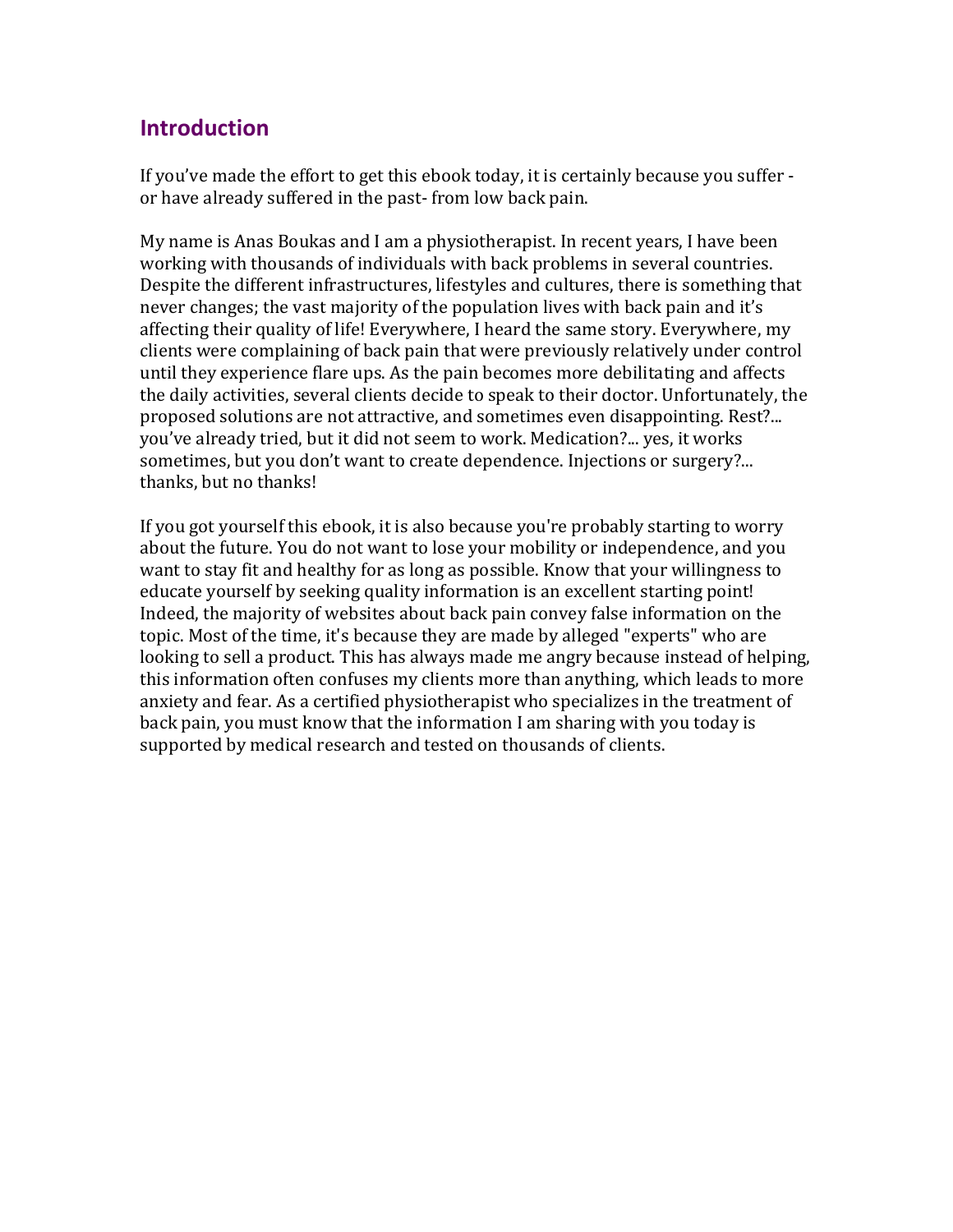### **The 5 truths about your back pain**

Without further ado, here are the 5 truths about your back pain that will change the way you perceive your condition. From experience, I know that an educated client greatly increases his chances of recovery. Some of the statements are likely to surprise you, and may even go against what other therapists have told you in the past! My aim here is not to belittle anyone, but I am convinced that it is by adopting a scientific methodology that we will succeed in treating your condition in the long run.

### **1. The limits of "hands-on" treatments: the "magic" hands of your therapist are not as extraordinary as you think!**

Whether it is massage, chiropractic, acupuncture or osteopathy, many people with back pain have already tried different therapies to relieve their symptoms. Often, the treatments have brought some level of relief, but the pain often ends up coming back. Why? The answer is simple... it is because these types of passive treatments (where the therapist does all the work) provide short-term effects only. Initially, it was thought that as therapists, we were able to change the tissues by breaking adhesions through massage, or by repositioning a vertebra that was "displaced" through manipulation. Recent studies have shown that relief provided from manual therapy is mainly due to changes in the perception of pain from your central nervous system (i.e. the brain), and NOT as much as modifications in your tissues. Therefore, manual therapy techniques are effective only in the short to medium term, for example if one feels more pain or stiffness. They will not really cure the cause of your problem, and their long-term effect is limited. In addition, it creates dependence to the therapist, which is ideally avoided.

In short, keep this in mind: manual therapists can do a lot to help you reduce your symptoms, but the long-term effect of hands-on therapy is limited. If you have the budget to see a therapist every week, that's nice!... but most people prefer to find a cheaper solution!

#### **2. Is your "bad" posture really the cause of your back pain?**

How many times have you heard someone complain about back pain because of his "bad posture"? Maybe you, too, have this speech to explain your back problems? Perhaps you think that by adopting a better posture during your working hours, your pain will automatically disappear? Unfortunately, the solution is much more complex, and the link between posture and low back pain is surprisingly inconsistent! Nowadays, most of us drive to work, and then sit at their desk all day long. When we get home, guess what we do to relax from a stressful day? Yup, we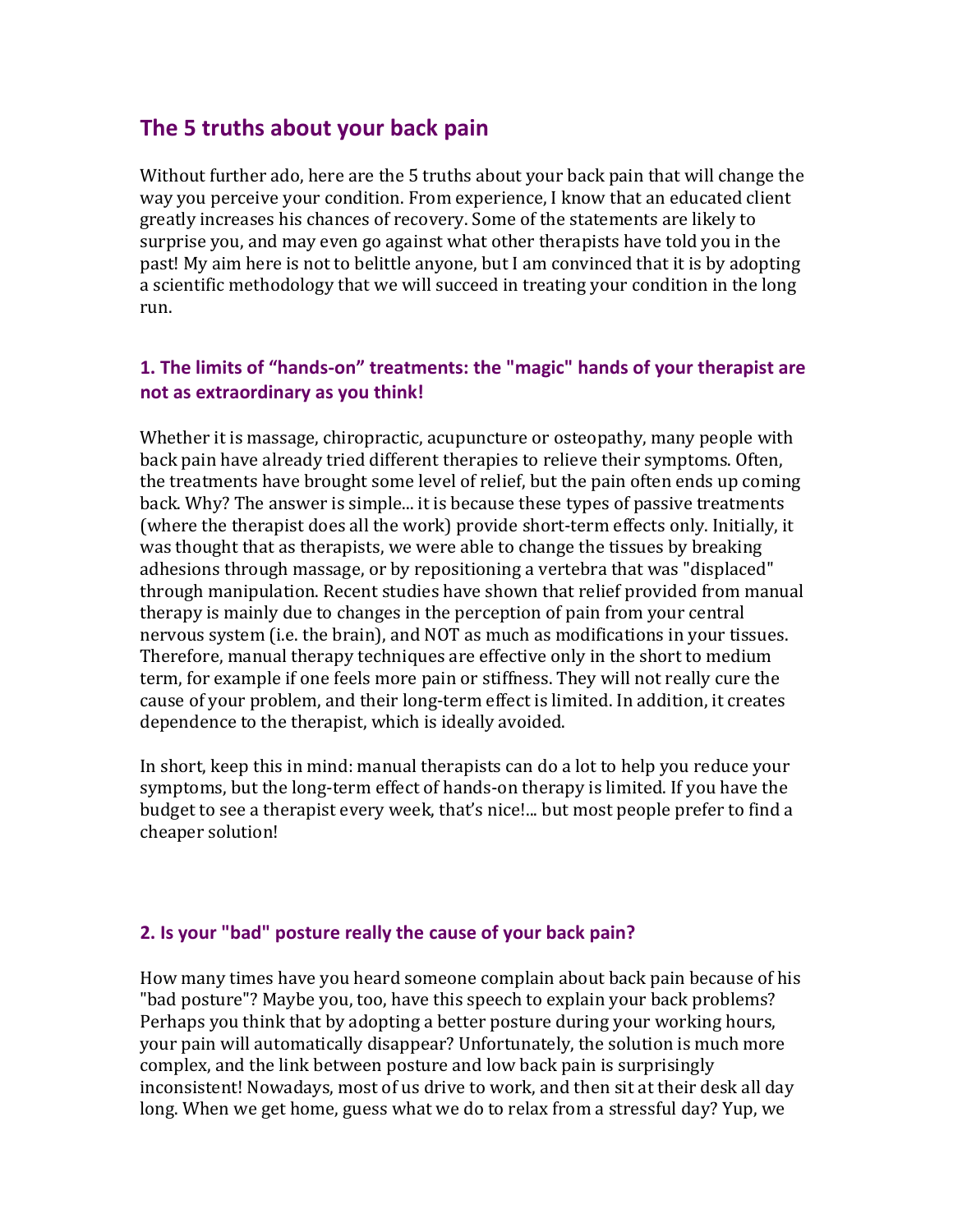slouch on the couch and spend hours watching our favorite shows...Then we wonder why we have back pain! Instead of pointing out the bad posture, we must instead question our health and fitness habits. In this case, it is probably not the bad posture that causes our pain, but rather our lack of physical activity and poor management of daily stress. When we have back pain, sitting for a long time may make our symptoms worse, but this is probably not the primary cause of our problem. In short, if you have a sore back after sitting for a long time, try to get up from your chair and have a walk. It's much more effective than trying to find the "perfect" posture that does not really exist!

#### **3. Victim of medical imaging**

When you have back pain, you obviously want to understand why. Obviously, we assume that having an X-ray or MRI will tell us the exact cause of our problem. Unfortunately, this is far from true...it could even aggravate your symptoms for that matter! Did you know that a large proportion of the asymptomatic population presents with disc degeneration and disc protrusions on MRI?

In other words, even people with no back pain AT ALL may have changes on their medical imaging (such as X-Rays, Scans, MRIs, etc).

In other words, even if your MRI shows herniated discs, they may have been present well before the onset of your pain, meaning these herniated discs are probably not the main cause of your problem.

In other words, do not panic if your MRI is filled with complicated terms that may seem scary and confusing... these changes are NORMAL and occur as early as age 20 in most individuals.

It should be noted, however, that medical imaging can be extremely useful in identifying more severe medical conditions. Your qualified health professional will guide you in deciding whether imaging is relevant to you, and to help you better understand the results and steps to follow.

#### **4. Are you telling me that my back pain is in my head?!**

When you suffer from back pain, you may think that the underlying cause is related to muscles, ligaments, joints or discs. But did you know that negative thoughts such as fear, anxiety or catastrophization are strongly correlated with pain and disability? The separation between physical and psychological factors to explain back pain is a mistake many patients - and therapists - make. For example, when you are experiencing a stressful situation at work, I am sure you feel more tension in your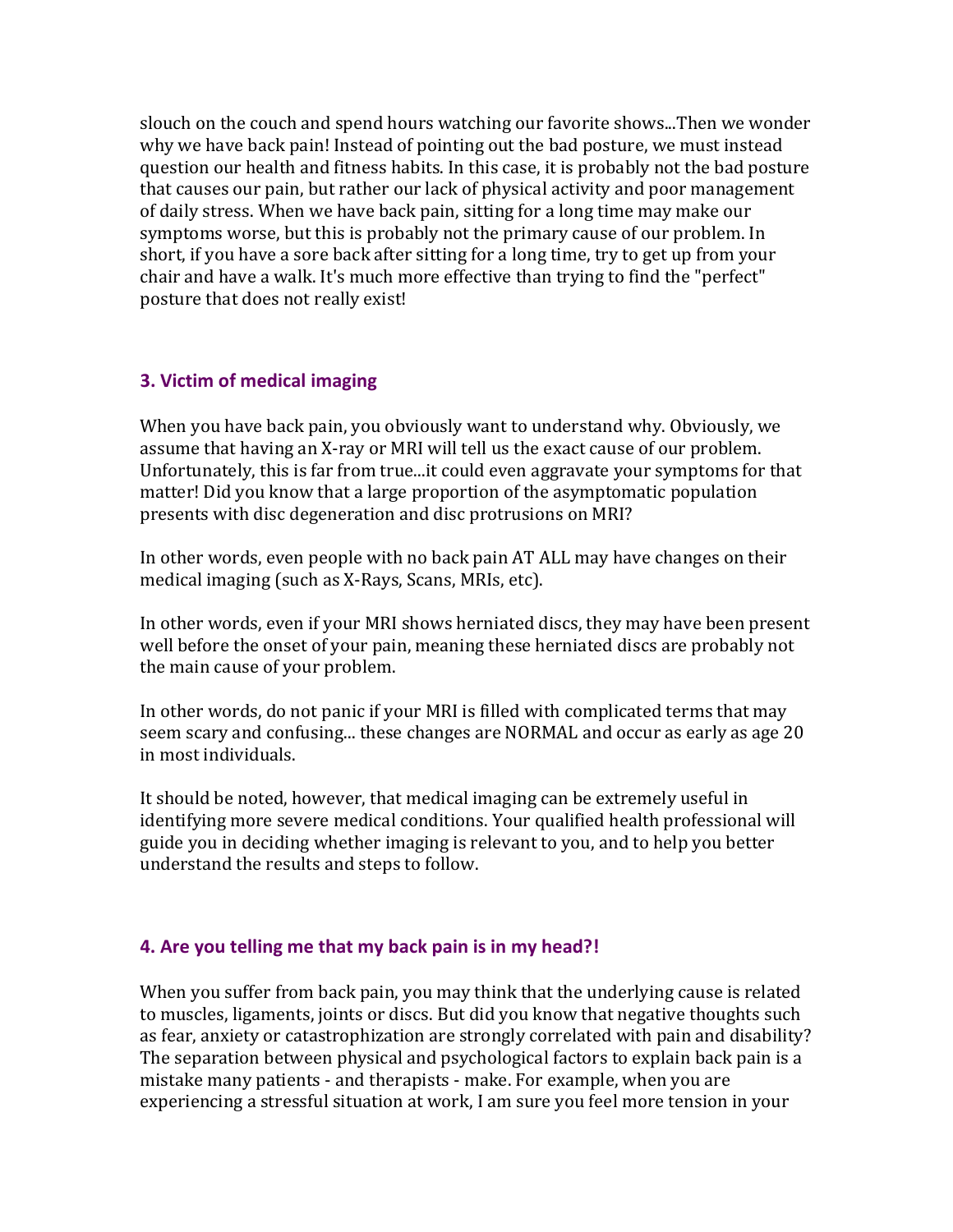back in the days that follow. Another determining factor is kinesiophobia, which is the fear of movement. By avoiding to move and choosing to rest only, you might think that this will help lessen your pain. Unfortunately, since the muscles get weak and the back stiff, the opposite is most often seen.

Is your back pain in your head? Yes and no! Yes, because pain is an experience and an output coming from the central nervous system (i.e. your brain). And no, because your pain is real and no one can deny it. However, by correcting false beliefs and providing the necessary education, it is possible to greatly influence the perception of symptoms and thus promote healing.

#### **5. Really, I have to exercise even if my back hurts?!**

Everyone knows the benefits of exercise as one of the best ways to stay fit and healthy. On the other hand, for the population with chronic back pain, most are reluctant to engage in an exercise program. First, you should know that exercise combined with manual therapy for back pain has been shown to be more than manual therapy alone. This means that if you want to put an end to your back pain in the long term, a massage or manipulation is usually not enough ... you will have to move! The reasons for this are many: first, physical exercise (including aerobic exercise) has a positive effect on pain. By promoting blood supply and oxygen to your tissues, this allows better healing and desensitization of your hypersensitive nerves. Exercise also improves sleep, appetite, mood and anxiety... don't forget that these factors are closely related to low back pain in general. In addition, by incorporating a core stability and strengthening program, it will help control your symptoms and prevent future recurrence of injury.

Okay, you say, I am aware of the importance of moving, but I don't know which exercises are best suited to my condition. Even worse, I'm afraid of worsening my symptoms by doing the wrong things! Many will say that they don't have time to exercise, but the most honest ones will admit that they lack motivation. Whether it is due to the monotony of the exercises or their complexity, many people have stopped the program they had started, and sometimes even cancelled their gym membership!

So we need to find a way to exercise in a safe environment in order to improve your symptoms and quality of life...but without flaring your symptoms...while keeping you motivated and happy...This is where Lombafit Studio comes into play!